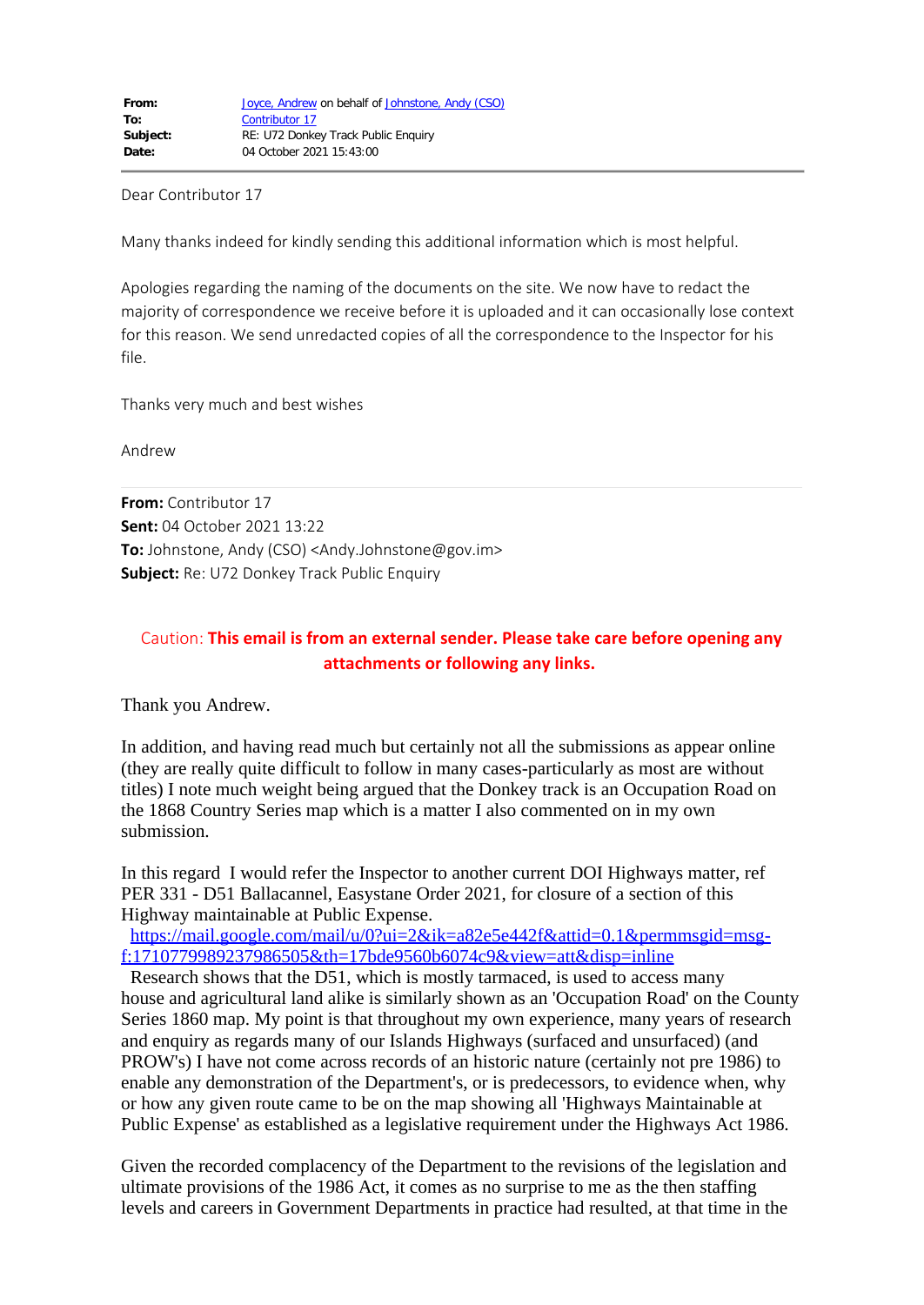knowledge needed then existing internally so available at any time. Please also confirm receipt of my further comment herein to my original submission.

Kind regards Contributor 17

On Mon, 4 Oct 2021 at 12:04, Johnstone, Andy (CSO) <Andy.Johnstone@gov.im> wrote:

Dear Contributor 17

Thank you for your message and telephone call.

I'll forward your message to the Inspector this morning and seek his clarification on the points you raise in your message.

Many thanks

Andrew

**From:** Contributor 17 **Sent:** 04 October 2021 11:40 **To:** Johnstone, Andy (CSO) <**Andy.Johnstone@gov.im> Subject:** U72 Donkey Track Public Enquiry

## Caution: **This email is from an external sender. Please take care before opening any attachments or following any links.**

Hello Andy

I am responding to the email dated 15th September 2012 reference the above to confirm that it is my intention to attend the Public Enquiry and that I would take the opportunity to speak if it were possible?

I would like to add to my initial response if that is possible although the matter may well have been noted by the Inspector when attending for the site visit referred to in the Note for the appointed inspector. The matter I had overlooked relates to the St Judes end of this Public Highway and is the fact that for many years there has been in place a dropped concrete kerb adjoining the high road which clearly has been in situ for years as evidenced by its aged appearance etc..

I would also comment that in the Public Notice in the press to which I and many others responded, there are a total of three matters for which comment were invited but the Note as published suggests that the Enquiry relates to only the main issue of establishing that the route is a highway maintainable at the public expense rather than looking more widely if this is not established by the enquiry?

Finally, on the first page of the note under the heading DOI there seems to be some words missing in th NB section, words which could be important given the Inspector has highlighted as not being available, perhaps when it was expected to be received to the enquiry? Could you please clarify this aspect.